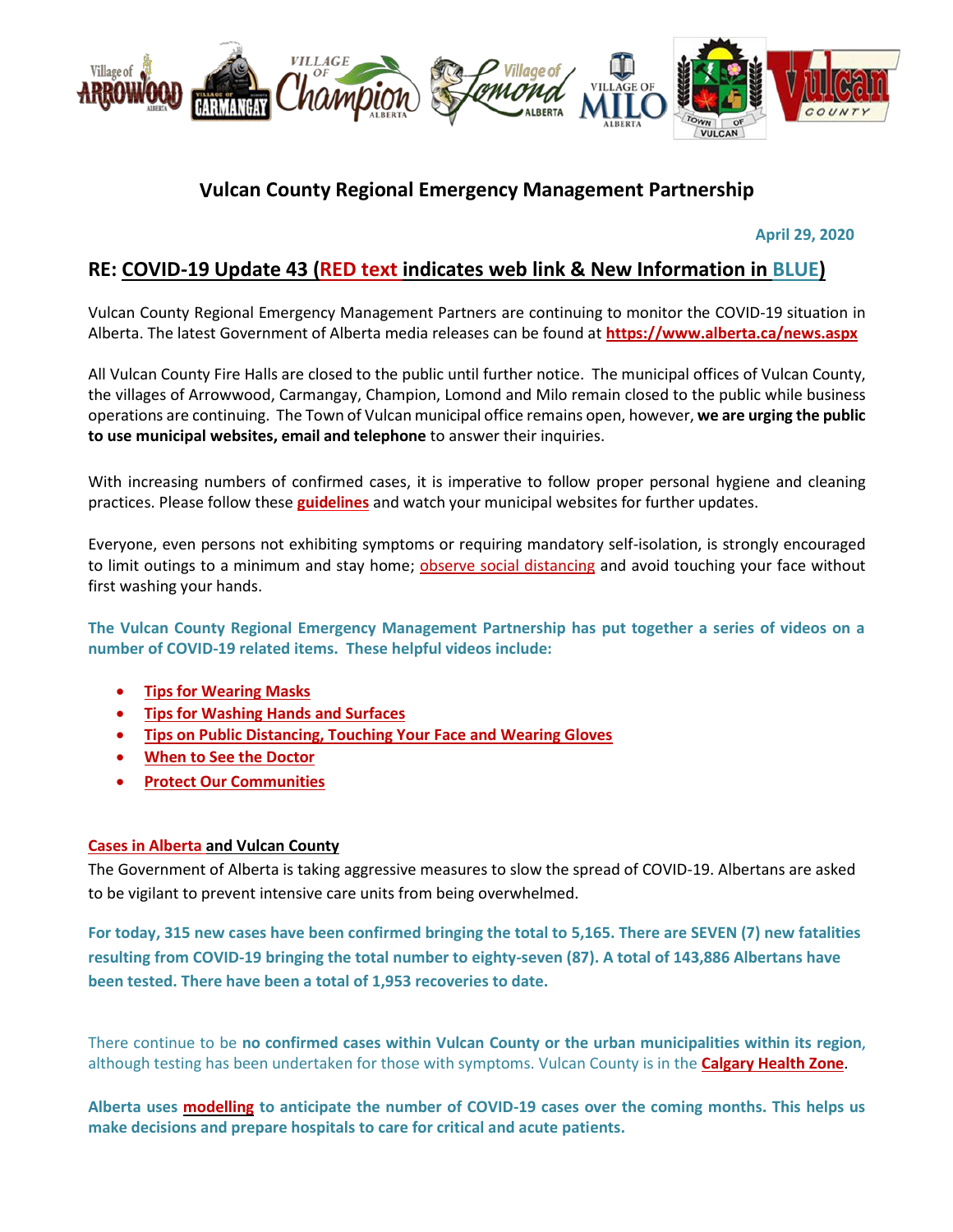

#### **Support for Albertans**

For those in financial distress, **[Emergency financial assistance programs](https://www.alberta.ca/emergency-financial-assistance.aspx)** are available and information can be found online. Some local programs are also available through Family and Community Support Services (FCSS).

The Government of Alberta has introduced **[rent controls](https://www.alberta.ca/information-tenants-landlords.aspx)**that prohibit evictions before May 1, 2020, or increasing rents until the State of Public Health Emergency has been lifted.

Alberta Health Services has developed a [COVID19 Resource Page for the Low German Mennonite Community.](https://sites.google.com/view/lgmcovidresources/home) There is a Low German COVID19 overview video available [HERE,](https://www.youtube.com/watch?v=gChNtbeUeIQ&feature=youtu.be) as well as Low German pandemic history available [HERE.](https://www.youtube.com/watch?v=g-qqk_J6c5Q) An English and Low German COVID19 Screening audio can be found [HERE.](https://villageofarrowwood.ca/covid19-screening-in-english-and-low-german/)

**Alberta Connects Contact Centre** is available seven days a week, from 8 a.m. to 8 p.m. Albertans can call tollfree from anywhere in the province by dialing 310-4455 for general information about the Government of Alberta and its response to COVID-19, or for help contacting individual program areas. This line cannot provide medical advice. Anyone who has health concerns or is experiencing symptoms of COVID-19 should complete an online **[COVID-19 self-assessment.](https://myhealth.alberta.ca/Journey/COVID-19/Pages/COVID-Self-Assessment.aspx)**

#### **Guidance on Outdoor Activities**

With the weather warming up, there are many outdoor activities Albertans can do safely while still following all public health orders. When outdoors in public, Albertans can take a number of precautions to protect themselves and those around them:

- Plan your activity in advance to ensure physical distancing is possible. If your activity involves a public place:
	- o consider going during non-peak hours
	- $\circ$  walk along the sides of trails and other public pathways to maintain distance
- Limit activities with people from other households; make sure everyone is aware of the requirement for physical distancing.
- Practice good hygiene:
	- o wash your hands frequently
	- o refrain from touching your face with unclean hands
	- o carry and use hand sanitizer
- Wear a mask in public places to help limit the risk of spread to others.

Restrictions on events, gatherings and certain types of businesses are in place to limit situations where COVID-19 could be transmitted through contact with an infected person or through contact with frequently touched surfaces and objects.

#### **Isolation**

You are legally required to self-isolate for:

- 14 days if you returned from international travel or are a close contact of a person with COVID-19
- 10 days if you have a cough, fever, shortness of breath, runny nose, or sore throat that is not related to a pre-existing illness or health condition

If you are self-isolating:

Stay home — do not go to work, social events or any other public areas or community settings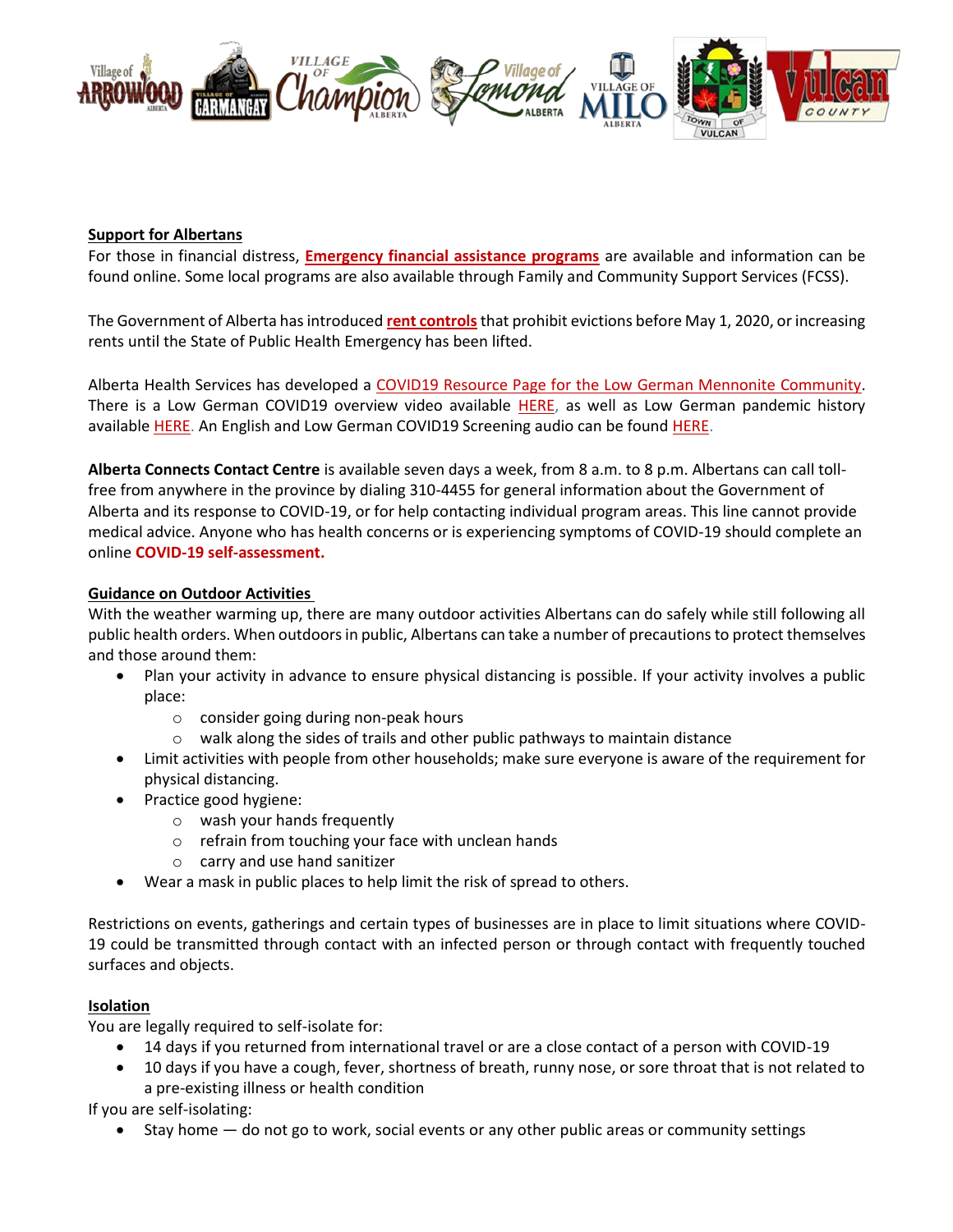

- Avoid close contact with other people, including household members but especially seniors and people with chronic conditions or compromised immune systems
- Do not use public transportation or ride sharing
- Do not go for walks in public places. This includes children in mandatory self-isolation.
- If you go outside, you must remain on private property not accessible by others.
- If you live in an apartment building or high-rise, you must stay inside and cannot use the elevators or stairwells. If your balcony is private and at least 2 metres away from other balconies, you may use your balcony to get fresh air.

## **Gathering Restrictions**

No gathering of more than 15 people is allowed in one indoor or outdoor location. Gathering restrictions also apply to all major summer events and festivals in Alberta. Examples of indoor and outdoor gatherings include:

- **Weddings**
- **Funerals**
- **Religious Services**
- **Informal Events**
- **Concerts**
- **Arts & Cultural Festivals**
- **Agricultural Fairs & Rodeos**
- **Major Sporting Championships**
- **Conferences**
- **Educational Seminars & Workshops**
- **Group Volunteering Initiatives**

All individuals found to be in violation of gathering restrictions are subject to a \$1,000 penalty.

## **811 Health Link**

Once again, people experiencing 7symptoms are to take the **[online](https://myhealth.alberta.ca/Journey/COVID-19/Pages/COVID-Self-Assessment.aspx)** self-assessment.

As a further reminder, **811-health link is for those who are feeling ill and seeking advice**. DO NOT call 811 to report non-compliance of Public Health Orders; these can be reported to the **[Environmental Health Complaint](https://ephisahs.microsoftcrmportals.com/create-case/)  [Link](https://ephisahs.microsoftcrmportals.com/create-case/)** or by calling (403) 943-2288.

## **Alberta Health Services Comments on Playgrounds**

Avoid Using Public Playgrounds

Parents, caregivers, and children should avoid public playground use at this time due to the following reasons:

- There is limited access to handwashing or hand sanitizer in public playgrounds.
- There is no cleaning and disinfection between playground uses. Playgrounds are not cleaned on a regular basis.
- There is no way to limit the number of children on public play equipment and the recommendation for social distancing is hard to enforce.

Instead of visiting public playgrounds parents and caregivers can:

- Go for walks with children outside, keeping 2 meters away from others.
- Play in yards or open park areas, away from others.

## **If you, or someone you care about, are feeling overwhelmed with emotions like sadness, depression, or anxiety, or feel like you want to harm yourself or others**

**Mental Health Help Line at 1-877-303-2643**